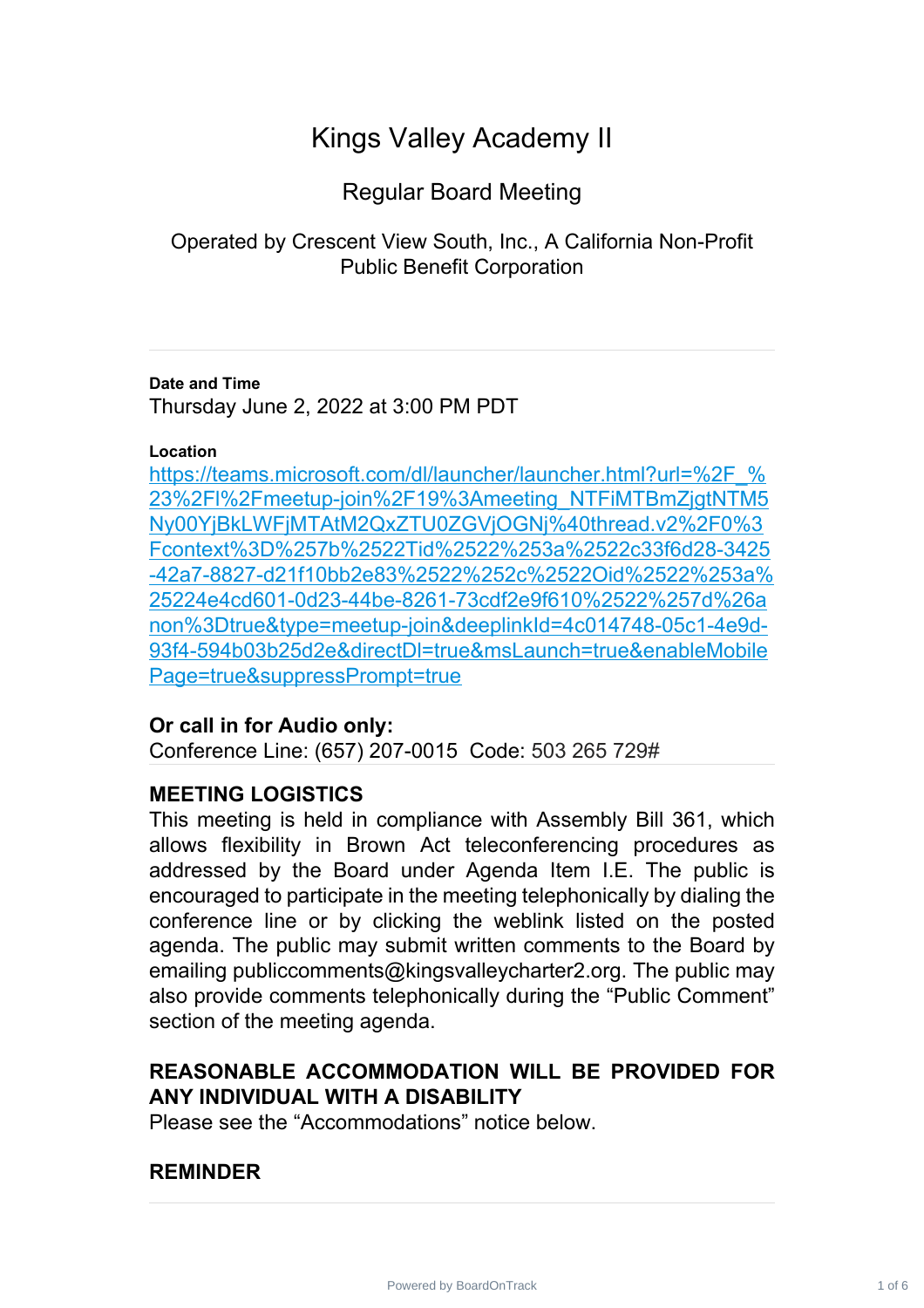As required by state law (SB 126), this meeting will be audio recorded and posted on the charter school's website.

#### **Agenda**

**Purpose Presenter Time**

## **I. Opening Items 3:00 PM**

Opening Items

| A. Call the Meeting to Order                       | Arthur           |
|----------------------------------------------------|------------------|
|                                                    | Renney           |
| <b>B.</b> Roll Call and Establishment of<br>Quorum | Arthur<br>Renney |

**Members of the Board Roll Call and Establishment of Quorum** Arthur Renney, Board President Julia T. Keitges, Board Secretary Jacqueline Giacomazzi, Board Member

| <b>C.</b> Pledge of Allegiance | Arthur<br>Renney |
|--------------------------------|------------------|
| <b>D.</b> Staff Introductions  | Arthur<br>Renney |

*At this time, staff members will be invited to state their names and titles.*

| <b>E.</b> Adopt Resolution Continuing<br>Board of Directors' Authority to Hold<br><b>Virtual or Teleconference Meetings</b><br><b>Pursuant to Assembly Bill 361</b> | Vote                      | <b>Jeff</b><br>Martineau |
|---------------------------------------------------------------------------------------------------------------------------------------------------------------------|---------------------------|--------------------------|
| <b>F.</b> Approve Agenda for the June 2,<br>2022, Regular Public Meeting of the<br><b>Board of Directors</b>                                                        | Vote                      | Arthur<br>Renney         |
| <b>G.</b> Approve Minutes of the May 18,<br>2022, Regular Public Meeting of the<br><b>Board of Directors</b>                                                        | Approve<br><b>Minutes</b> | Arthur<br>Renney         |

### **II. Consent Agenda**

*All items listed under consent agenda are considered by the Board to be routine and consistent with approved policies and practices of the Charter School. The Board will be asked to approve all of the consent agenda items by a single vote unless requested by a Board member to be discussed and considered for action separately.*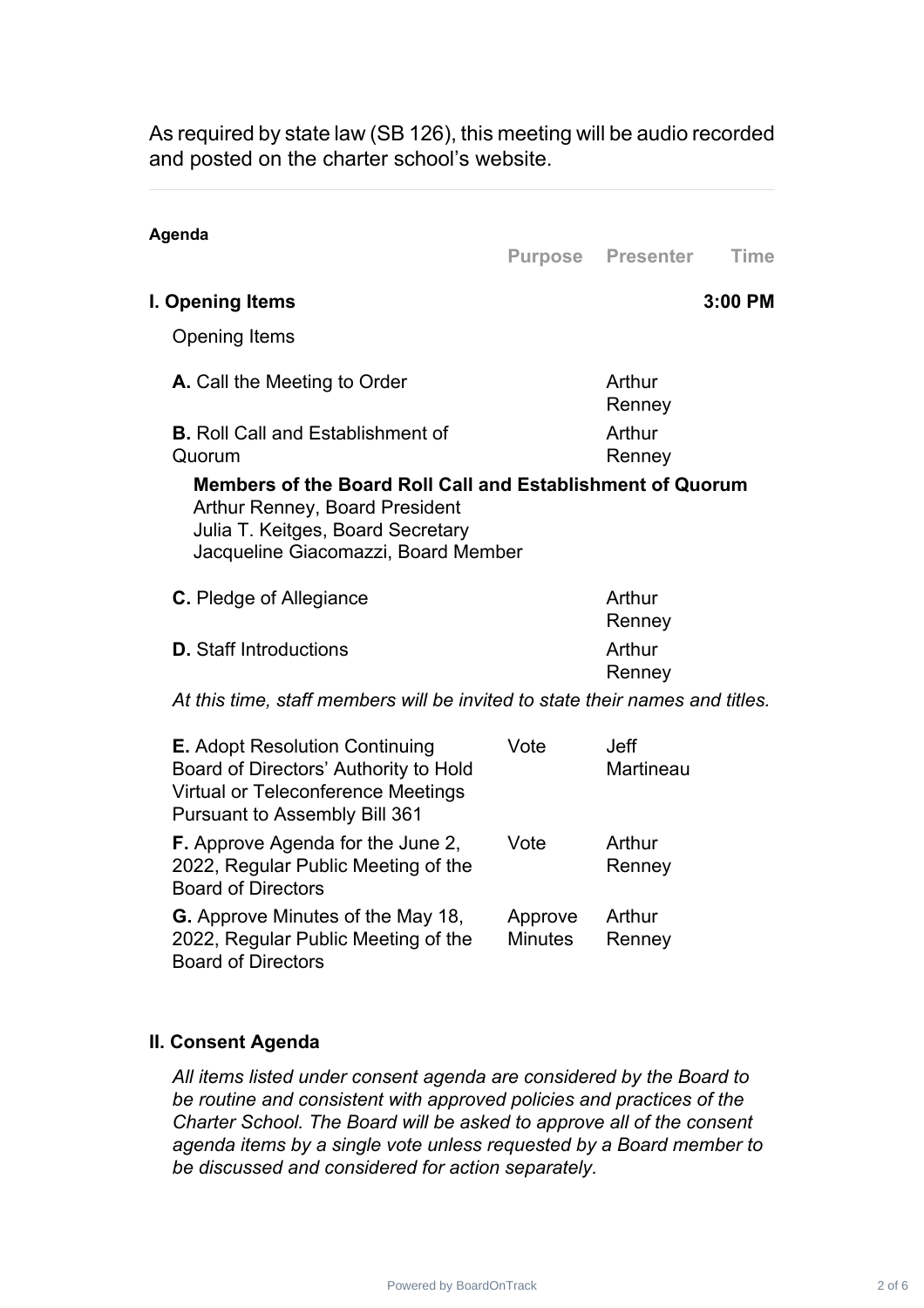|                                |      | <b>Purpose Presenter</b> | Time |
|--------------------------------|------|--------------------------|------|
| <b>A.</b> Consent Agenda Items | Vote | Arthur                   |      |
|                                |      | Renney                   |      |

- 1. The Board will be asked to accept the Uniform Complaints Report for the 2021-2022 school year: 0 Complaints Received
- 2. The Board will be asked to approve the disposal of nonworking/obsolete furniture and equipment

### **III. Public Comment**

*At this time, members of the public may address the Board on any item within the subject matter jurisdiction of the Board, whether or not the item is on the agenda, by dialing the teleconference line or by clicking the weblink listed on the posted agenda. The time allotted per presentation will not exceed three (3) minutes, except in the case where a member of the public utilizes a translator, in which case the time allotted will not exceed six (6) minutes. In accordance with the Brown Act, no action may occur at this time, but it is the Board's prerogative to hold a brief discussion, provide information to the public, provide direction to staff, or schedule the matter for a future meeting.*

| <b>A. Public Comment</b> | FYI | Arthur |
|--------------------------|-----|--------|
|                          |     | Renney |

### **IV. School Reports and Information**

| <b>A.</b> Principal Update                                                                                                                | <b>FYI</b> | Lindsay<br><b>Boggs</b> |
|-------------------------------------------------------------------------------------------------------------------------------------------|------------|-------------------------|
| <b>B.</b> Report on Mathematics<br><b>Placement Results</b>                                                                               | <b>FYI</b> | <b>Shellie</b><br>Hanes |
| <b>C.</b> LCFF Local Indicators Report for<br><b>School Year 2021-2022</b>                                                                | <b>FYI</b> | <b>Shellie</b><br>Hanes |
| <b>D.</b> School Survey Report                                                                                                            | FYI        | <b>Shellie</b><br>Hanes |
| <b>E.</b> Annual IRS Form 990, Return of<br><b>Organization Exempt From Income</b><br>Tax and the California return for<br>2020, as filed | <b>FYI</b> | Guita<br>Sharifi        |
| <b>F.</b> Finance Update                                                                                                                  | <b>FYI</b> | Guita<br>Sharifi        |
| <b>G.</b> Area Superintendent Performance<br><b>Review (Evaluation Tool for school</b><br>year 2022-2023)                                 | FYI        | Jeff<br>Martineau       |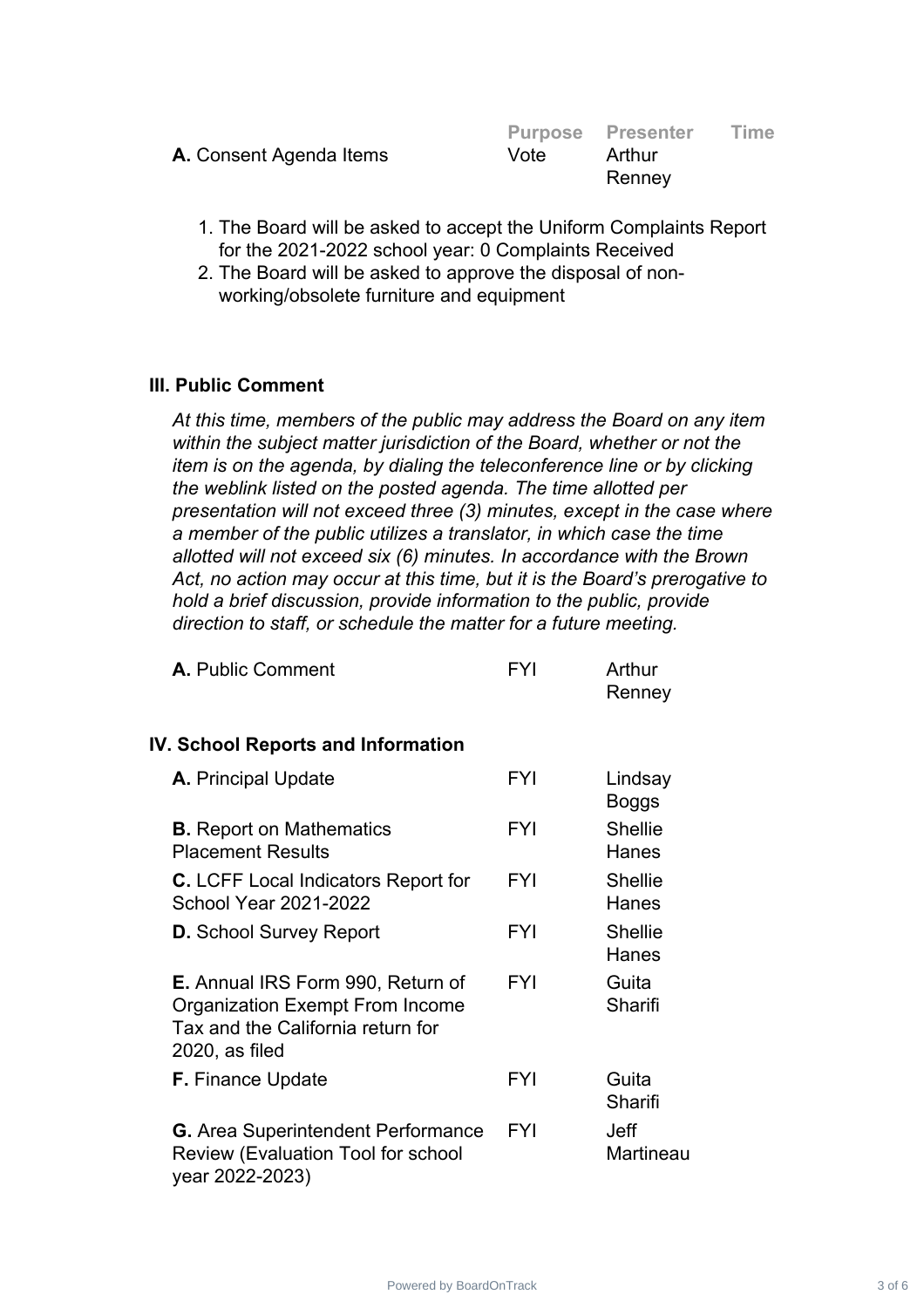| V. Public Hearing                                                                                                                                                                                                                                                                                                                                                  |                |                          |
|--------------------------------------------------------------------------------------------------------------------------------------------------------------------------------------------------------------------------------------------------------------------------------------------------------------------------------------------------------------------|----------------|--------------------------|
| A. Open Public Hearing                                                                                                                                                                                                                                                                                                                                             | Vote           | Arthur<br>Renney         |
| <b>B.</b> The Board will hold a public<br>hearing to solicit the<br>recommendations and comments of<br>members of the public regarding the<br><b>Budget Overview for Parents and the</b><br><b>Local Control Accountability Plan</b><br>(LCAP) for the 2022-2023 school<br>year                                                                                    | <b>Discuss</b> | <b>Shellie</b><br>Hanes  |
| <b>C.</b> Close Public Hearing                                                                                                                                                                                                                                                                                                                                     | Vote           | Arthur<br>Renney         |
| <b>VI. Action Items</b>                                                                                                                                                                                                                                                                                                                                            |                |                          |
| <b>A.</b> The Board will be asked to<br>confirm its acknowledgement that<br>Arthur Renney, Julia T. Keitges and<br>Jacqueline Giacomazzi, have been<br>reappointed as members of the<br><b>Board of Directors by Educational</b><br>Advancement Corporation, the sole<br>member of Crescent View South,<br>Inc. for the term July 1, 2022 through<br>June 30, 2023 | Vote           | Legal                    |
| <b>B.</b> The Board will be asked to<br>approve the amended Conflict of<br><b>Interest Code</b>                                                                                                                                                                                                                                                                    | Vote           | <b>Jeff</b><br>Martineau |
| <b>C.</b> The Board will be asked to re-<br>authorize the Corporate Officers and<br>Senior Administration to make all<br>reasonable and necessary business<br>arrangements, and enter into all<br>reasonable and necessary<br>transactions, including but not limited<br>to, contracts with vendors,<br>employees, consultants and others                          | Vote           | Arthur<br>Renney         |
| <b>D.</b> The Board will be asked to re-<br>authorize the Corporate Officers to<br>award discretionary incentives to<br>employees at various sundry times                                                                                                                                                                                                          | Vote           | Arthur<br>Renney         |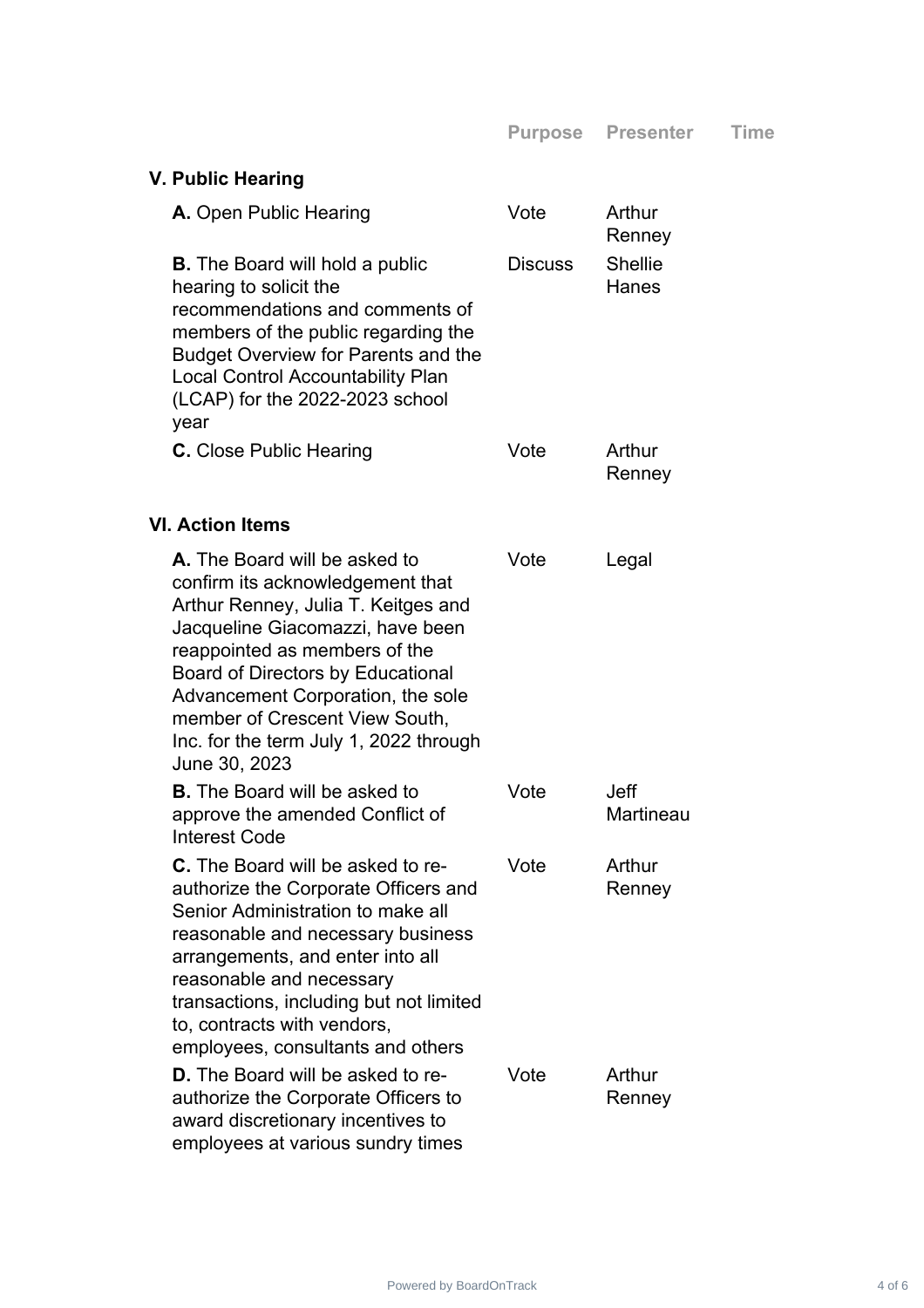|                                                                                                                                                                                                                             | <b>Purpose</b> | <b>Presenter</b>        | <b>Time</b> |
|-----------------------------------------------------------------------------------------------------------------------------------------------------------------------------------------------------------------------------|----------------|-------------------------|-------------|
| <b>E.</b> The Board will be asked to<br>approve the Local Control Funding<br>Formula (LCFF) for school year<br>2022-2023, which drives the primary<br>source of funding for the charter<br>school                           | Vote           | Guita<br>Sharifi        |             |
| <b>F.</b> The Board will be asked to<br>approve the Education Protection<br>Account (EPA) spending<br>determinations                                                                                                        | Vote           | Guita<br>Sharifi        |             |
| <b>G.</b> The Board will be asked to<br>approve the Budget for the 2022-<br>2023 fiscal year                                                                                                                                | Vote           | Guita<br>Sharifi        |             |
| <b>H.</b> The Board will be asked to<br>approve the Budget Overview for<br><b>Parents and the Local Control</b><br>Accountability Plan (LCAP) for the<br>2022-2023 school year                                              | Vote           | <b>Shellie</b><br>Hanes |             |
| <b>I.</b> The Board will be asked to approve<br>the school's Title I federal addendum<br>for Schoolwide Program for the<br>2022-2023 fiscal year                                                                            | Vote           | <b>Shellie</b><br>Hanes |             |
| <b>J.</b> The Board will be asked to<br>approve the Consolidated<br>Application process and submission<br>for all reports required for the 2022-<br>2023 school year                                                        | Vote           | <b>Shellie</b><br>Hanes |             |
| K. The Board will be asked to renew<br>a Revolving Line of Credit (RLOC)<br>from Hanmi Bank for the 2022-2023<br>school year, as needed, to maintain<br>adequate cash flow pursuant to the<br><b>RLOC</b> provisions        | Vote           | Guita<br>Sharifi        |             |
| L. The Board will be asked to<br>approve obtaining a loan from LLAC<br>during the 2022-2023 fiscal year, as<br>needed to maintain adequate cash<br>flow, pursuant to promissory note<br>provisions with applicable interest | Vote           | Guita<br>Sharifi        |             |

# **VII. Additional Corporate Officers and Board Members' Observations and Comments**

| <b>A.</b> Observations and Comments | <b>FYI</b> | Arthur |
|-------------------------------------|------------|--------|
|                                     |            | Renney |